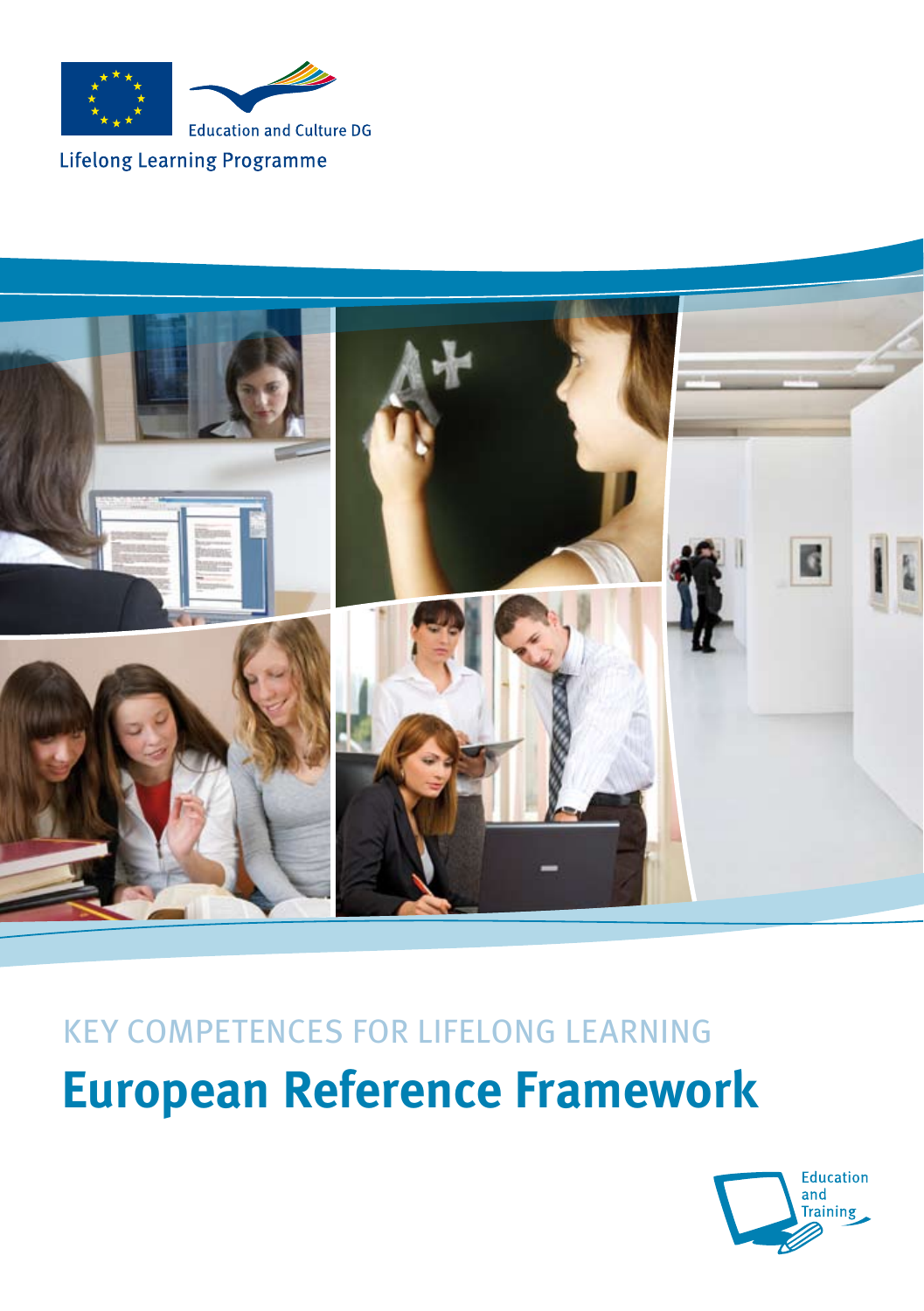The *Key Competences for Lifelong Learning – A European Framework* is an annex of a Recommendation of the European Parliament and of the Council of 18 December 2006 on key competences for lifelong learning that was published in the *Official Journal of the European Union* on 30 December 2006/L394. (http://eur-lex.europa.eu/LexUriServ/site/en/oj/2006/l\_394/l\_ 39420061230en00100018.pdf)

The Recommendation is one of the outcomes of the joint work of the European Commission and the Member States within the Education and Training 2010 Work Programme. The Work Programme is the over-arching framework for policy cooperation in the area of education and training, and is based on commonly agreed objectives, indicators and benchmarks, peerlearning and dissemination of best practice. For more information, please see: http://ec.europa.eu/education/index\_en.html.

Europe Direct is a service to help you find answers to your questions about the European Union

### Freephone number (\*): 00 800 6 7 8 9 10 11

(\*) Certain mobile telephone operators do not allow access to 00 800 numbers or these calls may be billed.

More information on the European Union is available on the Internet (http://europa.eu).

Cataloguing data can be found at the end of this publication.

Luxembourg: Office for Official Publications of the European Communities, 2007

© European Communities, 2007 Reproduction is authorised provided the source is acknowledged. Pictures: © Shutterstock

*Printed in Belgium*

Printed on white chlorine-free paper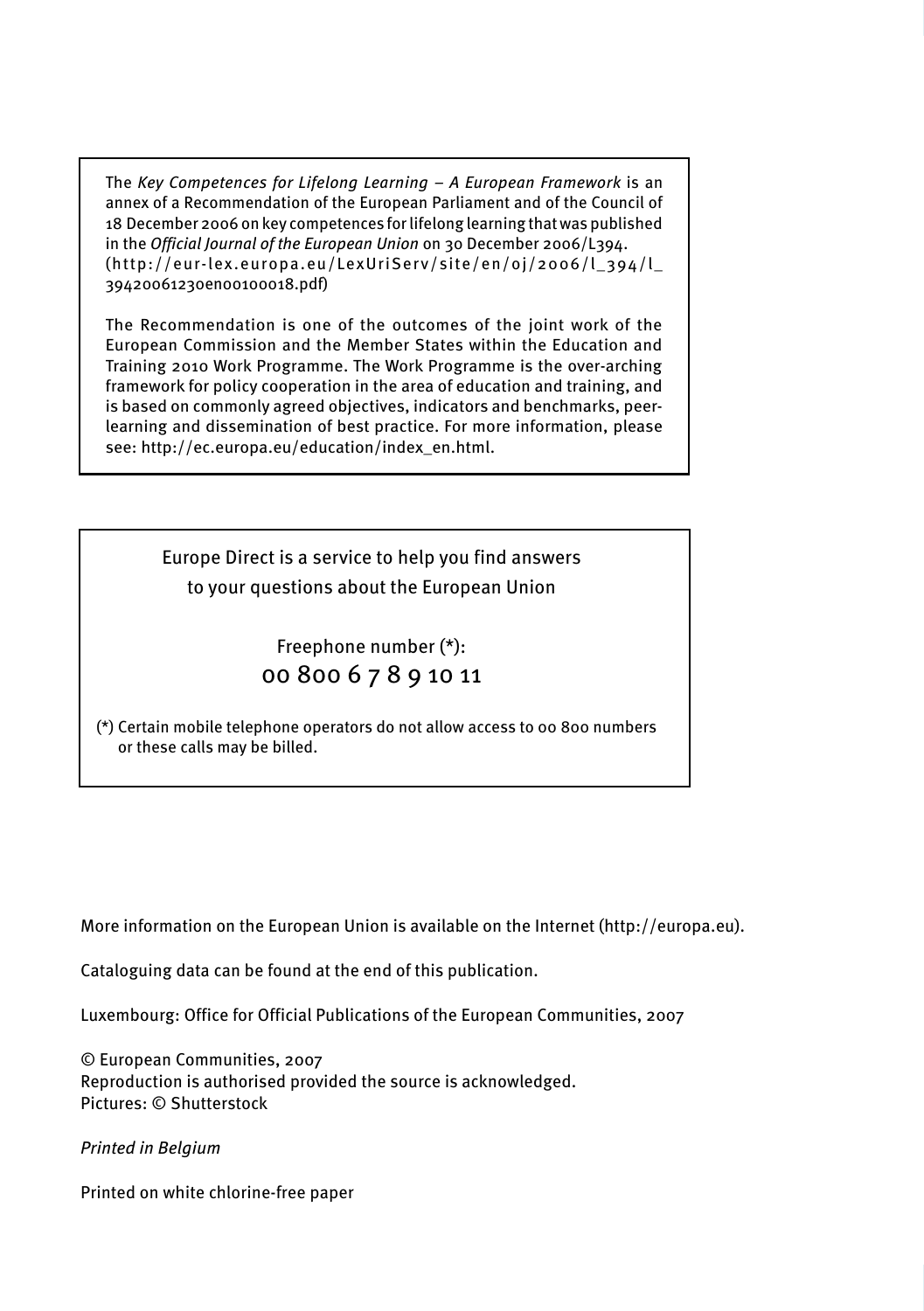# **KEY COMPETENCES FOR LIFELONG LEARNING**

Lifelong learning has become a necessity for all citizens. We need to develop our skills and competences throughout our lives, not only for our personal fulfilment and our ability to actively engage with the society in which we live, but for our ability to be successful in a constantly changing world of work.

The knowledge, skills and aptitudes of the European workforce are a major factor in the EU's innovation, productivity and competitiveness. Growing internationalisation, the rapid pace of change, and the continuous roll-out of new technologies mean that Europeans must not only keep their specific job-related skills up-to-date, but also possess the generic competences that will enable them to adapt to change. People's competences also contribute to their motivation and job satisfaction in the workplace, thereby affecting the quality of their work.

The ways in which we access information and services continue to change. We need new competences to master a whole new digital world, not only by acquiring technical skills, but also by gaining a deeper understanding of the opportunities, challenges and even ethical questions posed by new technologies.

In this climate of rapid change, there is increasing concern about our social cohesion. There is a risk that many Europeans feel left behind and marginalised by globalisation and the digital revolution. The resulting threat of alienation implies a need to nurture democratic citizenship; it requires people to be informed and concerned about their society and active in it. The knowledge, skills and aptitudes that everyone needs must change as a result.

It is against this back-drop that the Council and the European Parliament adopted, at the end of 2006, a European Framework for Key Competences for Lifelong Learning<sup>1</sup>. The Framework identifies and defines, for the first time at the European level, the key competences that citizens require for their personal fulfilment, social inclusion, active citizenship and employability in our knowledge-based



 $\mathbf 1$ 

#### Ján Figel'

Member of the European Commission responsible for Education, Training, Culture and Youth

society. The Member States' initial education and training systems should support the development of these competences for all young people, and their adult education and training provision should give real opportunities to all adults to learn and maintain these skills and competences.

I am sure that the European Framework for Key Competences will prove to be a useful tool for policymakers, and for education and training providers and learners, in order to make lifelong learning a reality for all. I encourage everyone involved to make the best use of this reference tool, and, alongside the European Commission, to support its dissemination and take-up.

Ján Figel'

tom Fiju!

**1 Recommendation of the European Parliament and of the Council of 18 December 2006 on key competences for lifelong learning. Official Journal of the European Union L394.**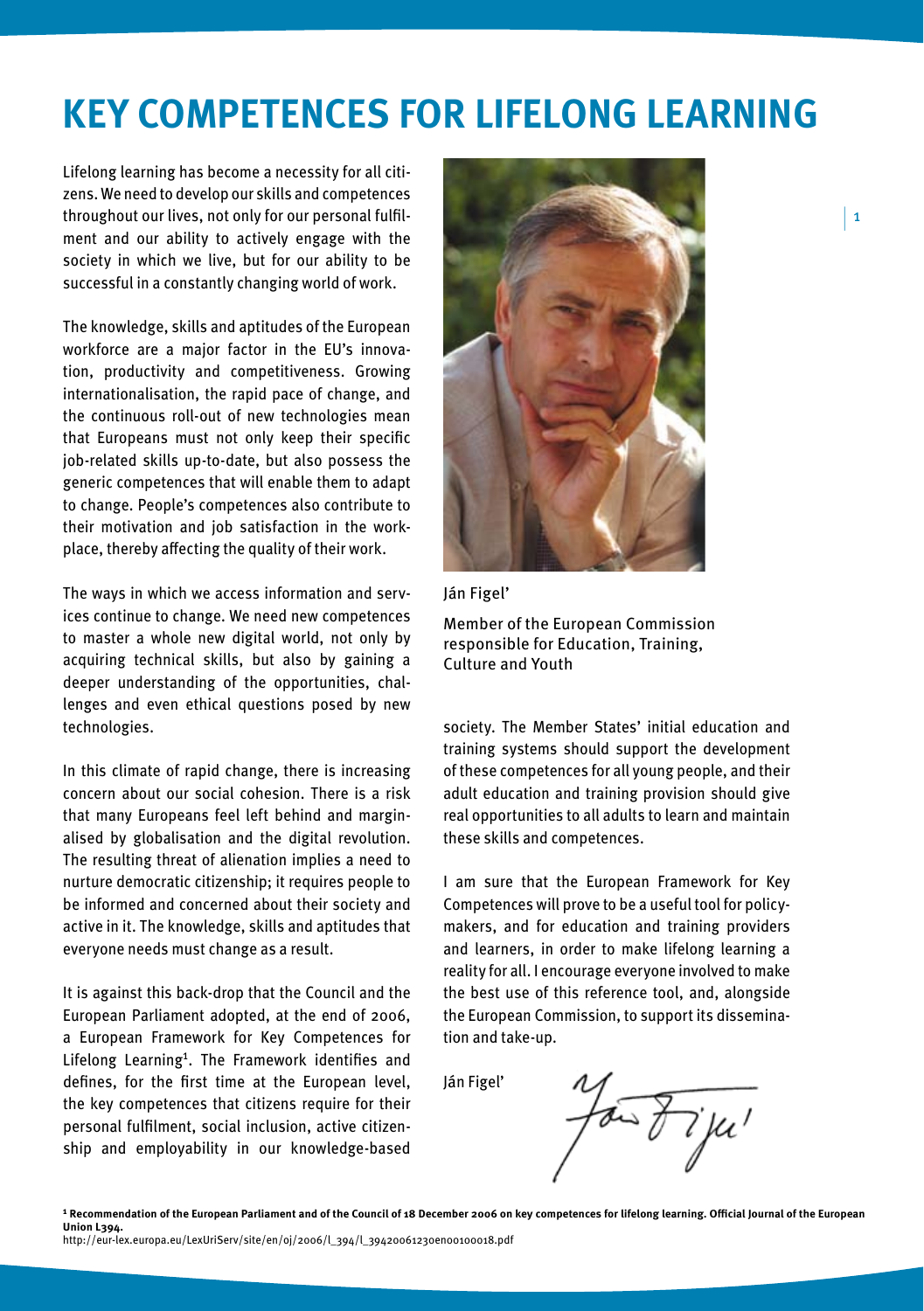# **CONTENTS**

## $2$

| 3 I            | <b>Background and aims</b>                                                 |
|----------------|----------------------------------------------------------------------------|
|                | <b>Key competences</b>                                                     |
| 4              | 1. Communication in the mother tongue                                      |
| 5              | 2. Communication in foreign languages                                      |
| 6 <sup>1</sup> | 3. Mathematical competence and basic competences in science and technology |
| 7 I            | 4. Digital competence                                                      |
| 8 <sup>1</sup> | 5. Learning to learn                                                       |
| 9 I            | 6. Social and civic competences                                            |
| $11 \mid$      | 7. Sense of initiative and entrepreneurship                                |
|                |                                                                            |

12| 8. Cultural awareness and expression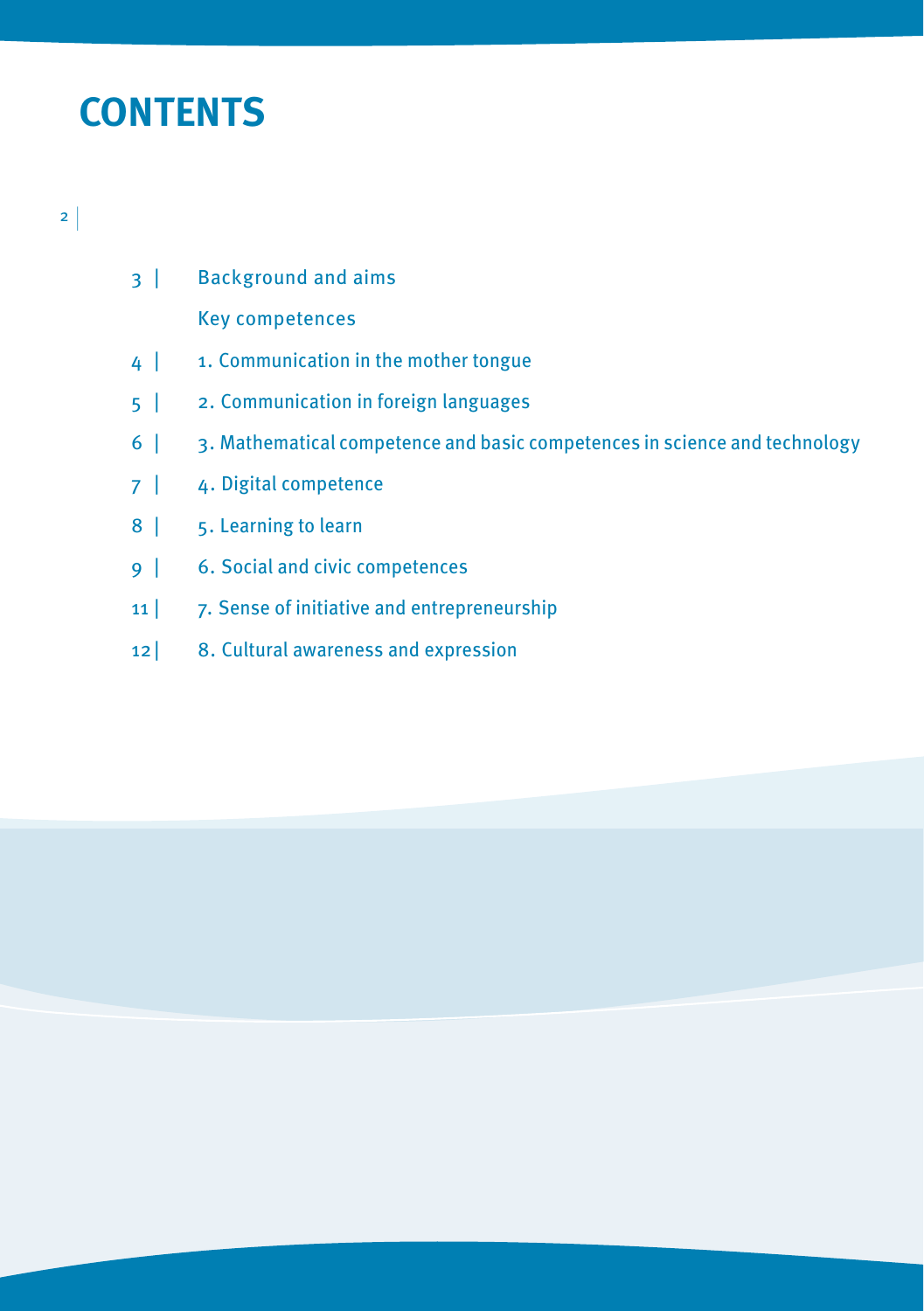## **Background and aims**

As globalisation continues to confront the European Union with new challenges, each citizen will need a wide range of key competences to adapt flexibly to a rapidly changing and highly interconnected world. Education in its dual role, both social and economic, has a key role to play in ensuring that Europe's citizens acquire the key competences needed to enable them to adapt flexibly to such changes.

In particular, building on diverse individual competences, the differing needs of learners should be met by ensuring equality and access for those groups who, due to educational disadvantages caused by personal, social, cultural or economic circumstances, need particular support to fulfil their educational potential. Examples of such groups include people with low basic skills, in particular with low literacy, early school-leavers, the long-term unemployed and those returning to work after a period of extended leave, older people, migrants, and people with disabilities.

In this context, the main aims of the Reference Framework are to:

1) identify and define the key competences necessary for personal fulfilment, active citizenship, social cohesion and employability in a knowledge society;

2) support Member States' work in ensuring that by the end of initial education and training young people have developed the key competences to a level that equips them for adult life and which forms a basis for further learning and working life, and that adults are able to develop and update their key competences throughout their lives;

3) provide a European-level reference tool for policy-makers, education providers, employers, and learners themselves to facilitate national- and European-level efforts towards commonly agreed objectives;

4) provide a framework for further action at Community level both within the Education and Training 2010 work programme and within the Community Education and Training Programmes.

## **Key competences**

Competences are defined here as a combination of knowledge, skills and attitudes appropriate to the context. Key competences are those which all individuals need for personal fulfilment and development, active citizenship, social inclusion and employment.

The Reference Framework sets out eight key competences:

- 1) Communication in the mother tongue;
- 2) Communication in foreign languages;
- 3) Mathematical competence and basic competences in science and technology;
- 4) Digital competence;
- 5) Learning to learn;
- 6) Social and civic competences;
- 7) Sense of initiative and entrepreneurship;
- 8) Cultural awareness and expression.

The key competences are all considered equally important, because each of them can contribute to a successful life in a knowledge society. Many of the competences overlap and interlock: aspects essential to one domain will support competence in another. Competence in the fundamental basic skills of language, literacy, numeracy and in information and communication technologies (ICT) is an essential foundation for learning, and learning to learn supports all learning activities. There are a number of themes that are applied throughout the Reference Framework: critical thinking, creativity, initiative, problem-solving, risk assessment, decision-taking, and constructive management of feelings play a role in all eight key competences.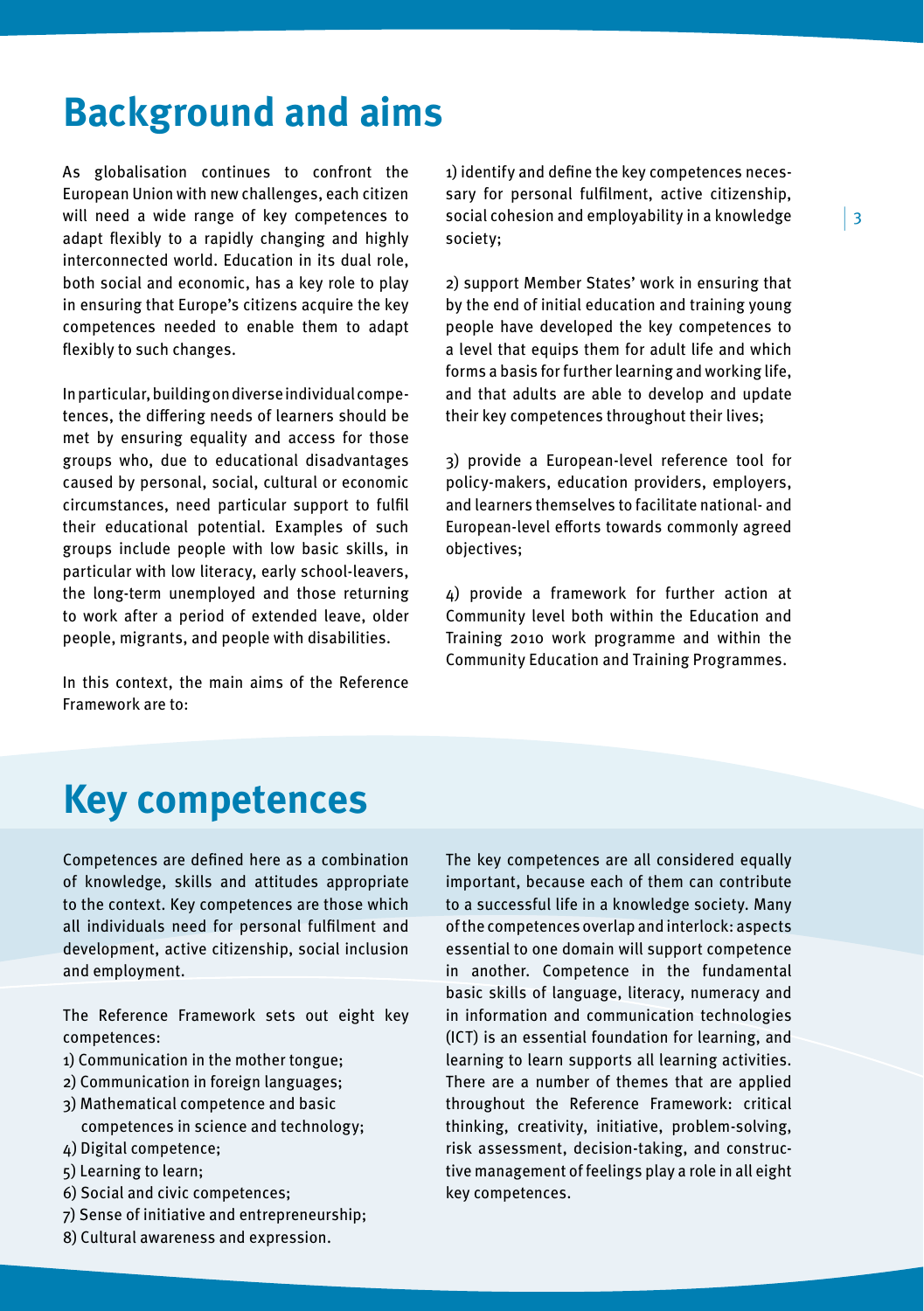## **1. Communication in the mother tongue (1)**

#### 4 | *Definition:*

*Communication in the mother tongue is the ability to express and interpret concepts, thoughts, feelings, facts and opinions in both oral and written form (listening, speaking, reading and writing), and to interact linguistically in an appropriate and creative way in a full range of societal and cultural contexts; in education and training, work, home and leisure.*



#### **Essential knowledge, skills and attitudes related to this competence:**

Communicative competence results from the acquisition of the mother tongue, which is intrinsically linked to the development of an individual's cognitive ability to interpret the world and relate to others. Communication in the mother tongue requires an individual to have **knowledge** of vocabulary, functional grammar and the functions of language. It includes an awareness of the main types of verbal interaction, a range of literary and non-literary texts, the main features of different styles and registers of language, and the variability of language and communication in different contexts.

Individuals should have the **skills** to communicate both orally and in writing in a variety of communicative situations and to monitor and adapt their own communication to the requirements of the situation. This competence also includes the abilities to distinguish and use different types of texts, to search for, collect and process information, to use aids, and to formulate and express one's oral and written arguments in a convincing way appropriate to the context.

A positive **attitude** towards communication in the mother tongue involves a disposition to critical and constructive dialogue, an appreciation of aesthetic qualities and a willingness to strive for them, and an interest in interaction with others. This implies an awareness of the impact of language on others and a need to understand and use language in a positive and socially responsible manner.

(1) In the context of Europe's multicultural and multilingual societies, it is recognised that the mother tongue may not in all cases be an official language of the Member State, and that ability to communicate in an official language is a pre-condition for ensuring full participation of the individual in society. In some Member States the mother tongue may be one of several official languages. Measures to address such cases, and apply the definition accordingly, are a matter for individual Member States in accordance with their specific needs and circumstances.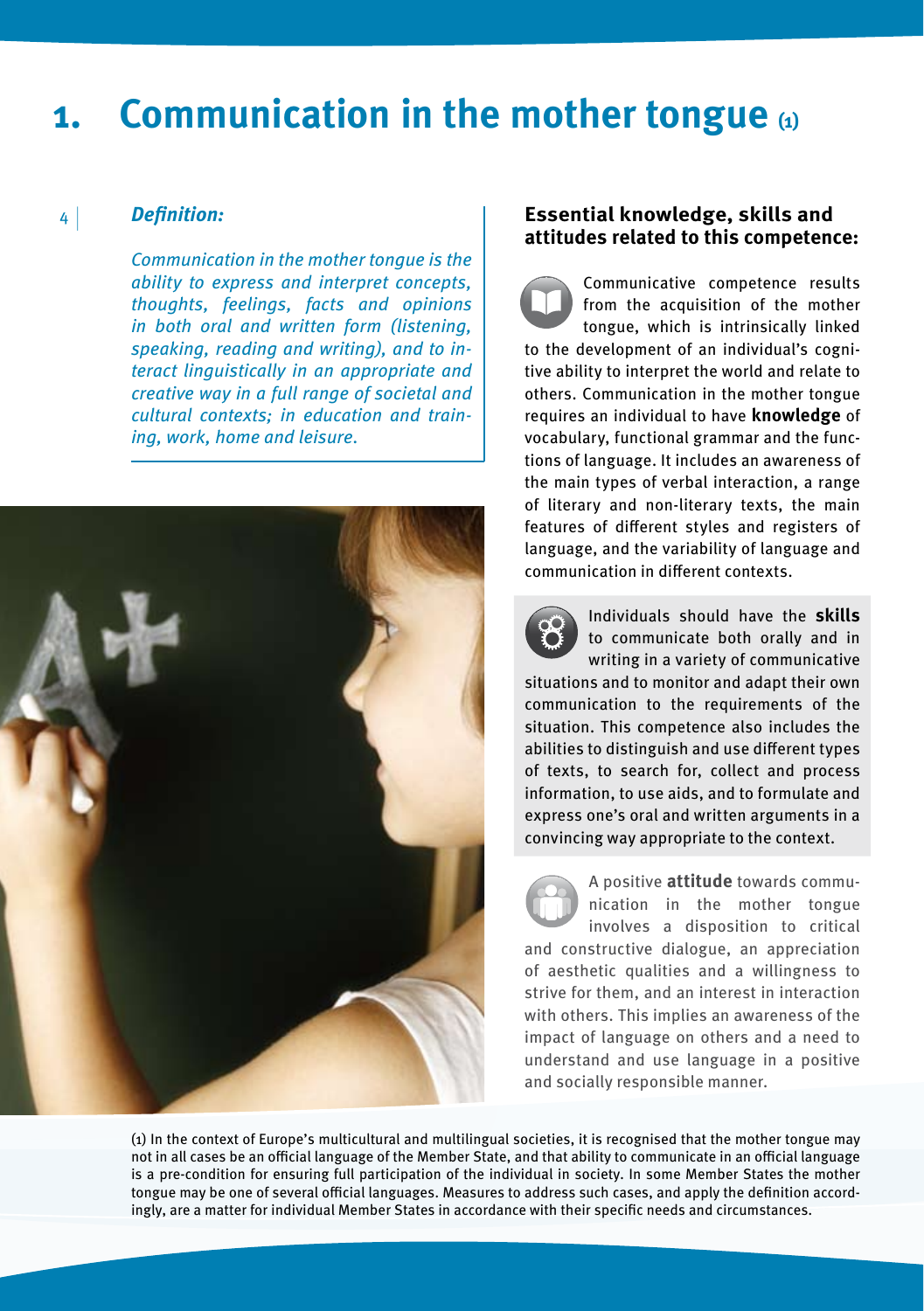## **2. Communication in foreign languages (2)**

#### *Definition:*

*Communication in foreign languages broadly shares the main skill dimensions of communication in the mother tongue: it is based on the ability to understand, express and interpret concepts, thoughts, feelings, facts and opinions in both oral and written form (listening, speaking, reading and writing) in an appropriate range of societal and cultural contexts (in education and training, work, home and leisure) according to one's wants or needs. Communication in foreign languages also calls for skills such as mediation and intercultural understanding. An individual's level of proficiency will vary between the four dimensions (listening, speaking, reading and writing) and between the different languages, and according to that individual's social and cultural background, environment, needs and/or interests.*

#### **Essential knowledge, skills and attitudes related to this competence:**

Competence in foreign languages requires knowledge of vocabulary and functional grammar and an awareness of the main types of verbal interaction and registers of language. **Knowledge** of societal conventions, and the cultural aspect and variability of languages is important.

Essential **skills** for communication in foreign languages consist of the ability to understand spoken messages, to initiate, sustain and conclude conversations and to read, understand and produce texts appropriate to the individual's needs. Individuals should also be able to use aids appropriately, and learn languages also informally as part of lifelong learning.

| 5

A positive **attitude** involves the appreciation of cultural diversity, and an interest and curiosity in languages and intercultural communication.

(2) It is important to recognise that many Europeans live in bilingual or multilingual families and communities, and that the official language of the country in which they live may not be their mother tongue. For these groups, this competence may refer to an official language, rather than to a foreign language. Their need, motivation, and social and/or economic reasons for developing this competence in support of their integration will differ, for instance, from those learning a foreign language for travel or work. Measures to address such cases, and apply the definition accordingly, are a matter for individual Member States in accordance with their specific needs and circumstances.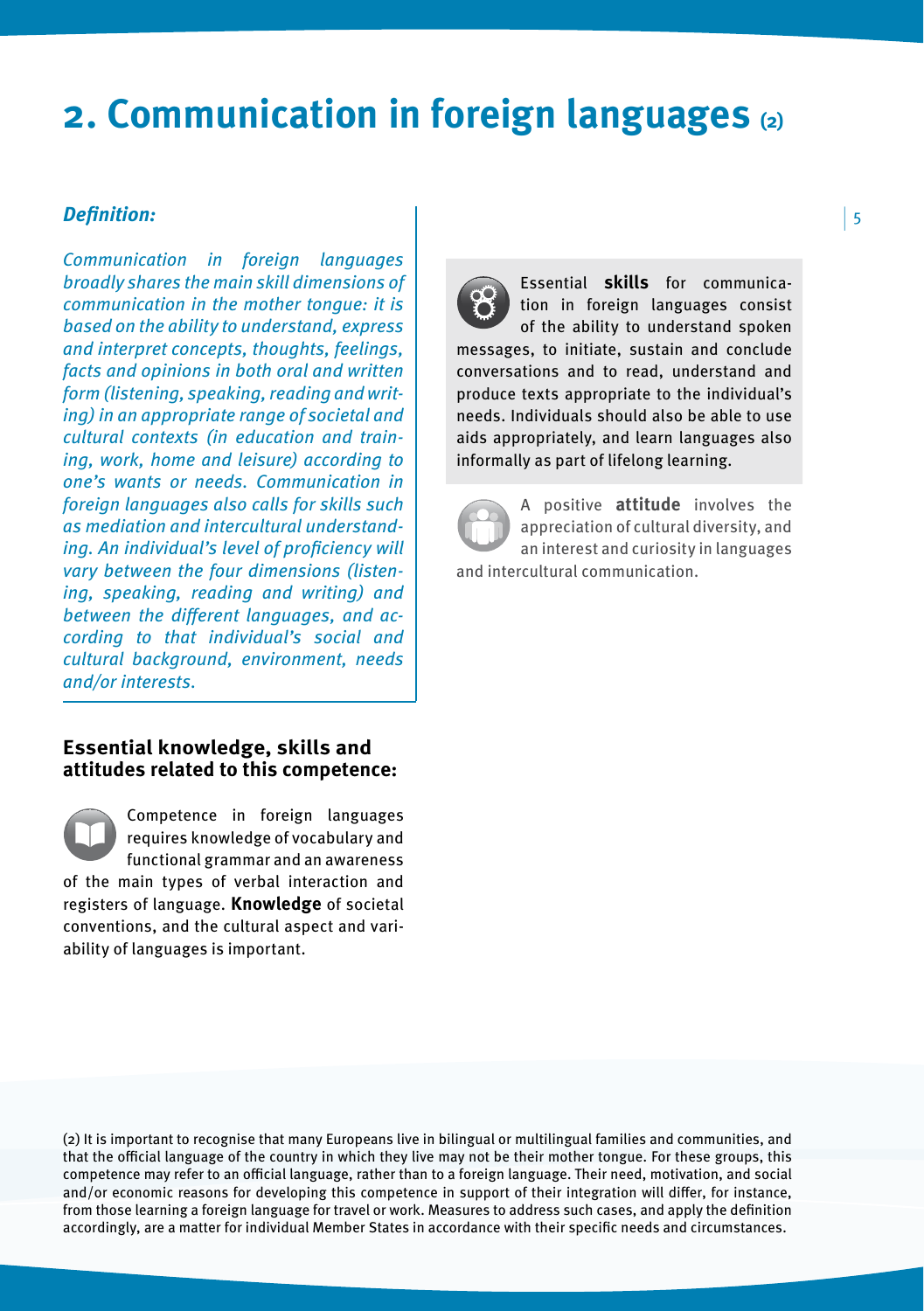## **3. Mathematical competence and basic competences in science and technology**

#### *Definition:*

6 |

**Definition:**<br>
Mathematical competence is the ability to<br>
develop and apply mathematical thinking<br>
in order to solve a range of problems in *Mathematical competence is the ability to in order to solve a range of problems in everyday situations. Building on a sound mastery of numeracy, the emphasis is on process and activity, as well as knowledge. Mathematical competence involves, to different degrees, the ability and willingness to use mathematical modes of thought (logical and spatial thinking) and presentation (formulas, models, constructs, graphs, charts).*

#### **Essential knowledge, skills and attitudes related to this competence:**

Necessary **knowledge** in mathematics includes a sound knowledge of numbers, measures and structures, basic operations and basic mathematical presentations, an understanding of mathematical terms and concepts, and an awareness of the questions to which mathematics can offer answers.

An individual should have the **skills** to apply basic mathematical principles and processes in everyday contexts at home and work, and to follow and assess chains of arguments. An individual should be able to reason mathematically, understand mathematical proof and communicate in mathematical language, and to use appropriate aids.

A positive **attitude** in mathematics is based on the respect of truth and willingness to look for reasons and to assess their validity.

#### *Definition:*

*Competence in science refers to the ability and willingness to use the body of knowledge and methodology employed to explain the natural world, in order to identify questions and to draw evidence-based conclusions. Competence in technology is viewed as the application of that knowledge and methodology in response to perceived human wants or needs. Competence in science and technology involves an understanding of the changes caused by human activity and responsibility as an individual citizen.*

#### **Essential knowledge, skills and attitudes related to this competence:**

For science and technology, essential **knowledge** comprises the basic principles of the natural world, fundamental scientific concepts, principles and methods, technology and technological products and processes, as well as an understanding of the impact of science and technology on the natural world. These competences should enable individuals to better understand the advances, limitations and risks of scientific theories, applications and technology in societies at large (in relation to decisionmaking, values, moral questions, culture, etc.).

**Skills** include the ability to use and handle technological tools and machines as well as scientific data to achieve a goal or to reach an evidence-based decision or conclusion. Individuals should also be able to recognise the essential features of scientific inquiry and have the ability to communicate the conclusions and reasoning that led to them.

Competence includes an **attitude** of critical appreciation and curiosity, an interest in ethical issues and respect for both

safety and sustainability, in particular as regards scientific and technological progress in relation to oneself, family, community and global issues.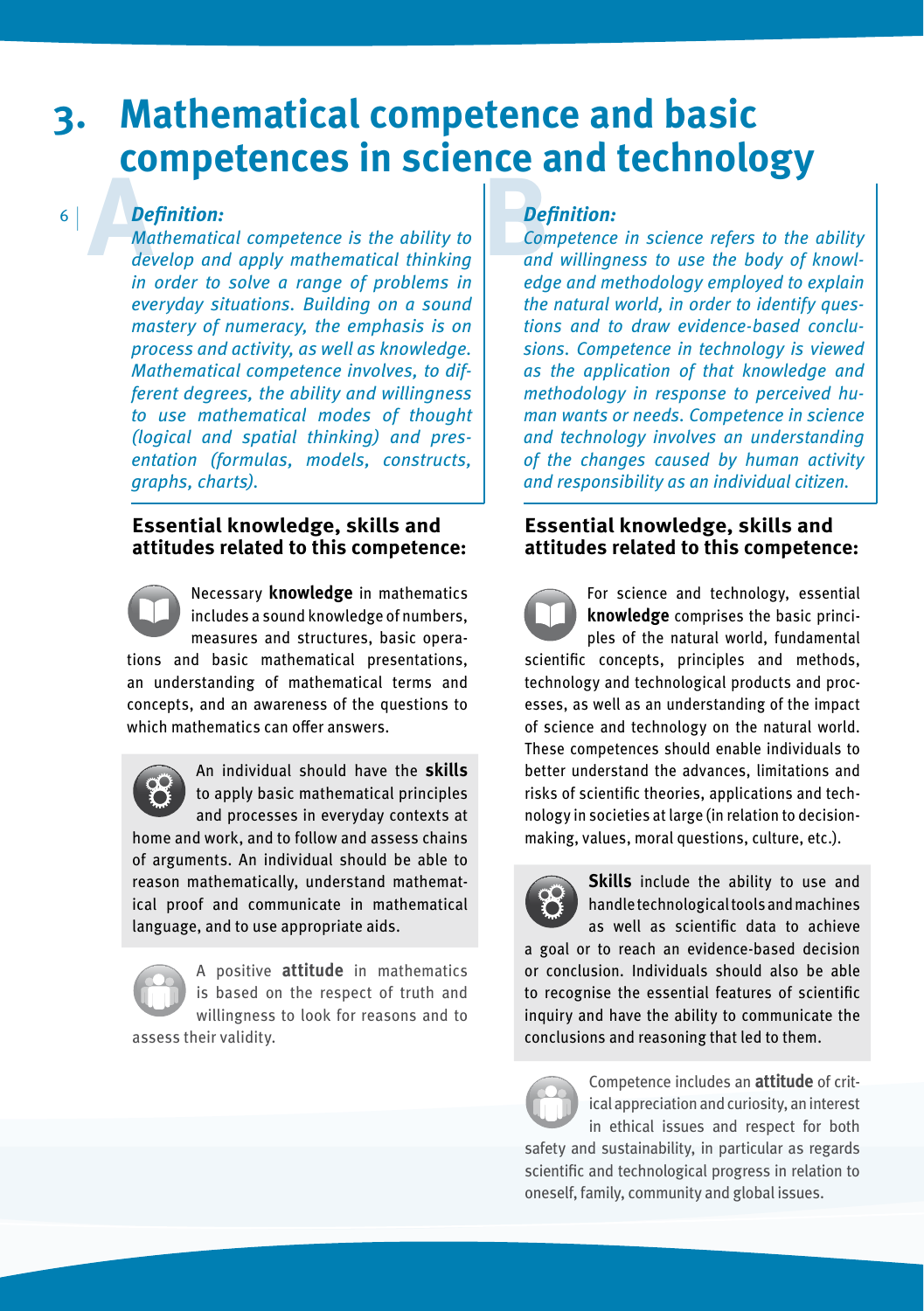## **4. Digital competence**

#### *Definition:*

*Digital competence involves the confident and critical use of Information Society Technology (IST) for work, leisure and communication. It is underpinned by basic skills in ICT: the use of computers to retrieve, assess, store, produce, present and exchange information, and to communicate and participate in collaborative networks via the Internet.*



#### **Essential knowledge, skills and attitudes related to this competence:**

Digital competence requires a sound understanding and **knowledge** of the nature, role and opportunities of IST in everyday contexts: in personal and social life as well as at work. This includes main computer applications such as word processing, spreadsheets, databases, information storage and management, and an understanding of the opportunities and potential risks of the Internet and communication via electronic media (email, network tools) for work, leisure, information sharing and collaborative networking, learning and research. Individuals should also understand how IST can support creativity and innovation, and be aware of issues around the validity and reliability of information available and of the legal and ethical principles involved in the interactive use of IST.

**Skills** needed include the ability to search, collect and process information and use it in a critical and systematic way, assessing relevance and distinguishing the real from the virtual while recognising the links. Individuals should have skills to use tools to produce, present and understand complex information and the ability to access, search and use Internet-based services. Individuals should also be able use IST to support critical thinking, creativity, and innovation.

Use of IST requires a critical and reflective **attitude** towards available information and a responsible use of the interactive media. An interest in engaging in communities and networks for cultural, social and/or professional purposes also supports this competence.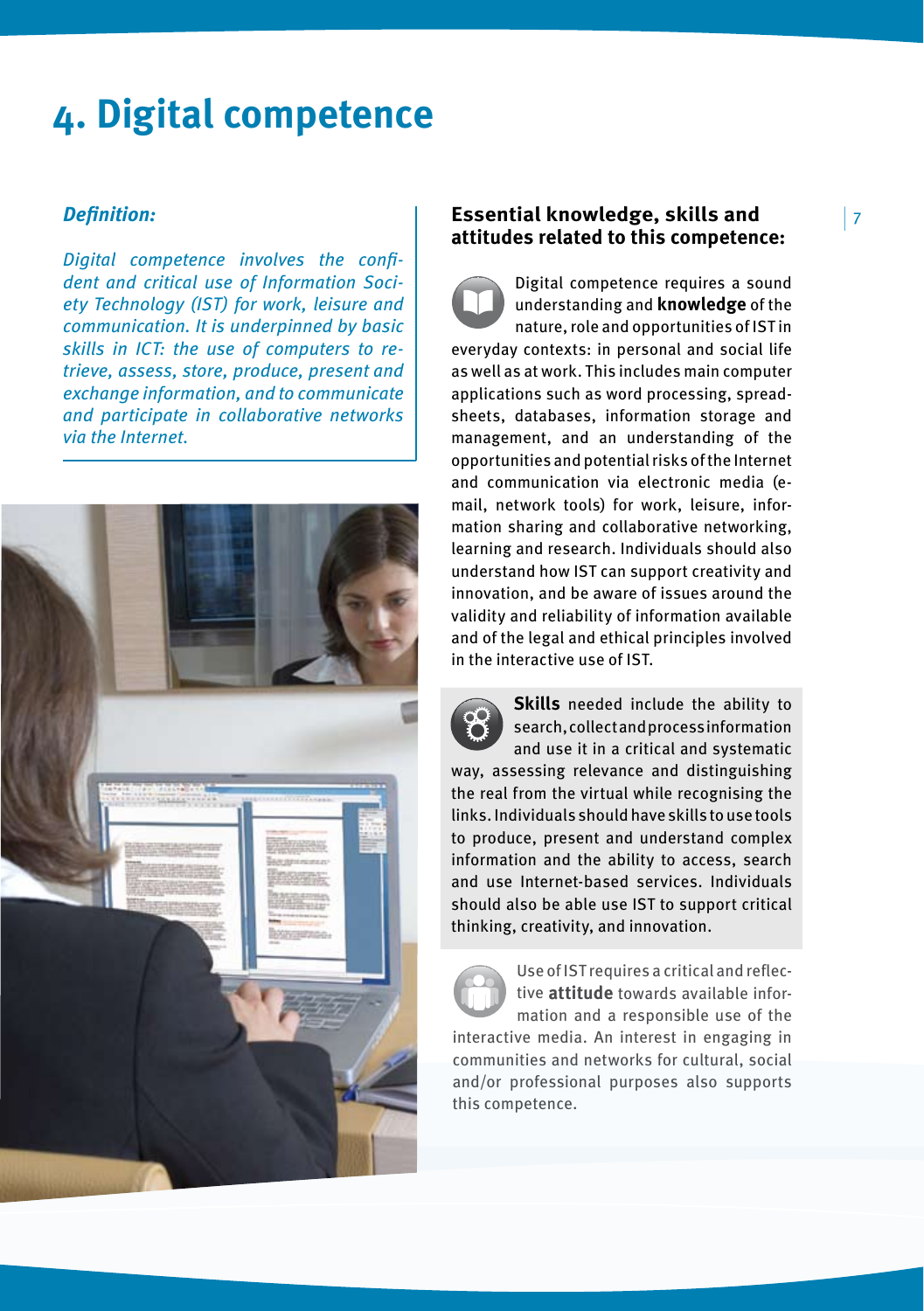## **5. Learning to learn**

#### 8 | *Definition:*

*Learning to learn is the ability to pursue and persist in learning, to organise one's own learning, including through effective management of time and information, both individually and in groups. This competence includes awareness of one's learning process and needs, identifying available opportunities, and the ability to overcome obstacles in order to learn successfully. This competence means gaining, processing and assimilating new knowledge and skills as well as seeking and making use of guidance. Learning to learn engages learners to build on prior learning and life experiences in order to use and apply knowledge and skills in a variety of contexts: at home, at work, in education and training. Motivation and confidence are crucial to an individual's competence.*

#### **Essential knowledge, skills and attitudes related to this competence:**

Where learning is directed towards particular work or career goals, an individual should have **knowledge**  of the competences, knowledge, skills and qualifications required. In all cases, learning to learn requires an individual to know and understand his/her preferred learning strategies, the strengths and weaknesses of his/ her skills and qualifications, and to be able to search for the education and training opportunities and guidance and/or support available.

Learning to learn skills require firstly the acquisition of the fundamental basic **skills** such as literacy, numeracy and ICT skills that are necessary for further learning. Building on these skills, an individual should be able to access, gain, process and assimilate new knowledge and skills. This requires effective management of one's learning, career and work patterns, and, in particular, the ability to persevere with learning, to concentrate for extended periods and to reflect critically on the purposes and aims of learning. Individuals should be able to dedicate time to learning autonomously and with self-discipline, but also to work collaboratively as part of the learning process, draw the benefits from a heterogeneous group, and to share what they have learnt. Individuals should be able to organise their own learning, evaluate their own work, and to seek advice, information and support when appropriate.

A positive **attitude** includes the motivation and confidence to pursue and succeed at learning throughout one's life. A problem-solving attitude supports both the learning process itself and an individual's ability to handle obstacles and change. The desire to apply prior learning and life experiences and the curiosity to look for opportunities to learn and apply learning in a variety of life contexts are essential elements of a positive attitude.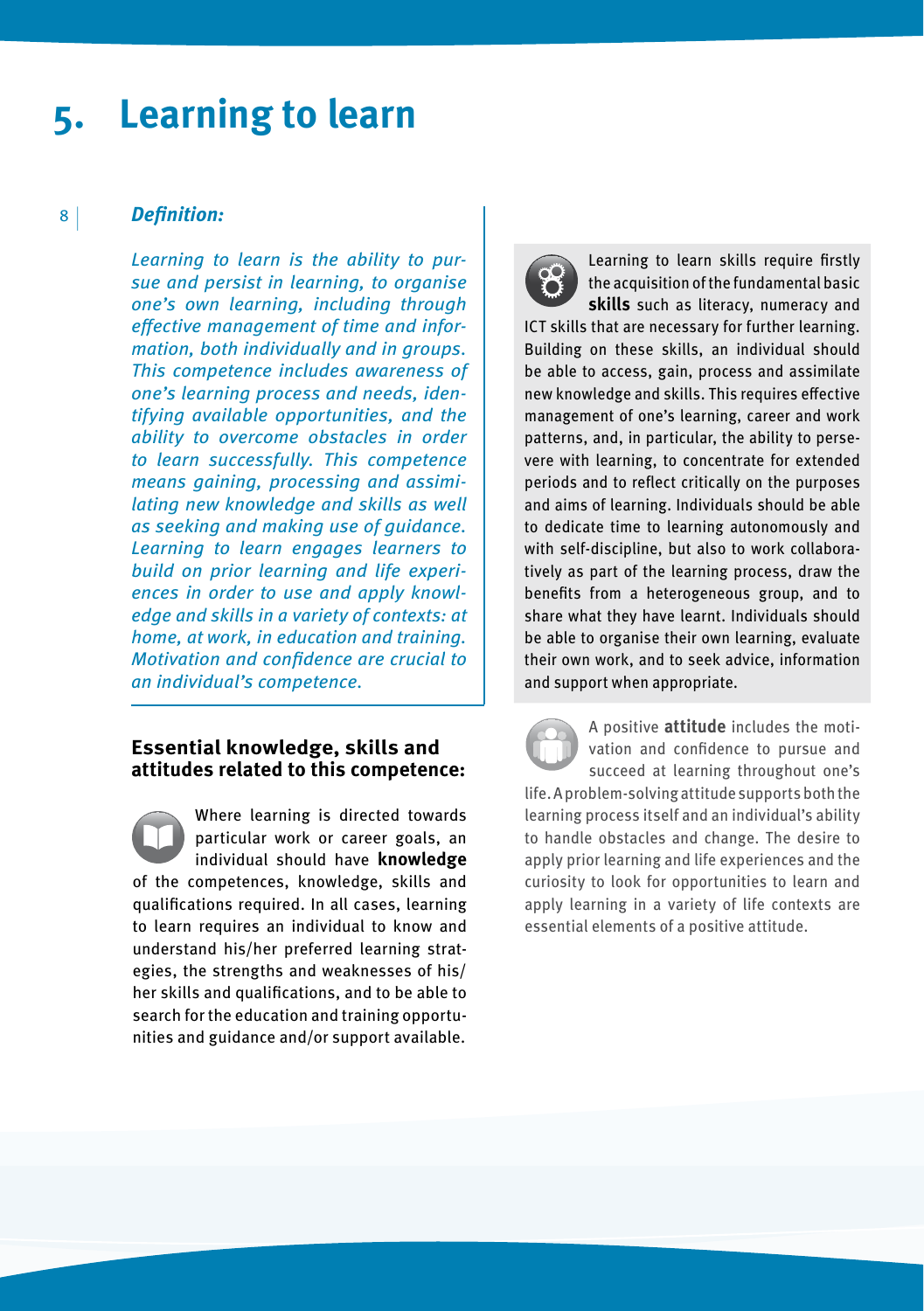## **A6. Social and civic competences**

#### *Definition:*

*These include personal, interpersonal and intercultural competence and cover all forms of behaviour that equip individuals to participate in an effective and constructive way in social and working life, and particularly in increasingly diverse societies, and to resolve conflict where necessary. Civic competence equips individuals to fully participate in civic life, based on knowledge of social and political concepts and structures and a commitment to active and democratic participation.*

#### **Essential knowledge, skills and attitudes related to this competence:**

Social competence is linked to personal and social well-being which requires an understanding of how individuals can ensure optimum physical and mental health, including as a resource for oneself and one's family and one's immediate social environment, and **knowledge** of how a healthy lifestyle can contribute to this. For successful interpersonal and social participation it is essential to understand the codes of conduct and manners generally accepted in different societies and environments (e.g. at work). It is equally important to be aware of basic concepts relating to individuals, groups, work organisations, gender equality and non-discrimination, society and culture. Understanding the multi-cultural and socioeconomic dimensions of European societies and how national cultural identity interacts with the European identity is essential.

The core **skills** of this competence include the ability to communicate constructively in different environments, to show tolerance, express and understand different viewpoints, to negotiate with the ability to create confidence, and to feel empathy. Individuals should be capable of coping with stress and frustration and expressing them in a constructive way and should also distinguish between the personal and professional spheres.

The competence is based on an **attitude** of collaboration, assertiveness and integrity. Individuals should have an interest in socio-economic developments and intercultural communication and should value diversity and respect others, and be prepared both to overcome prejudices and to compromise.

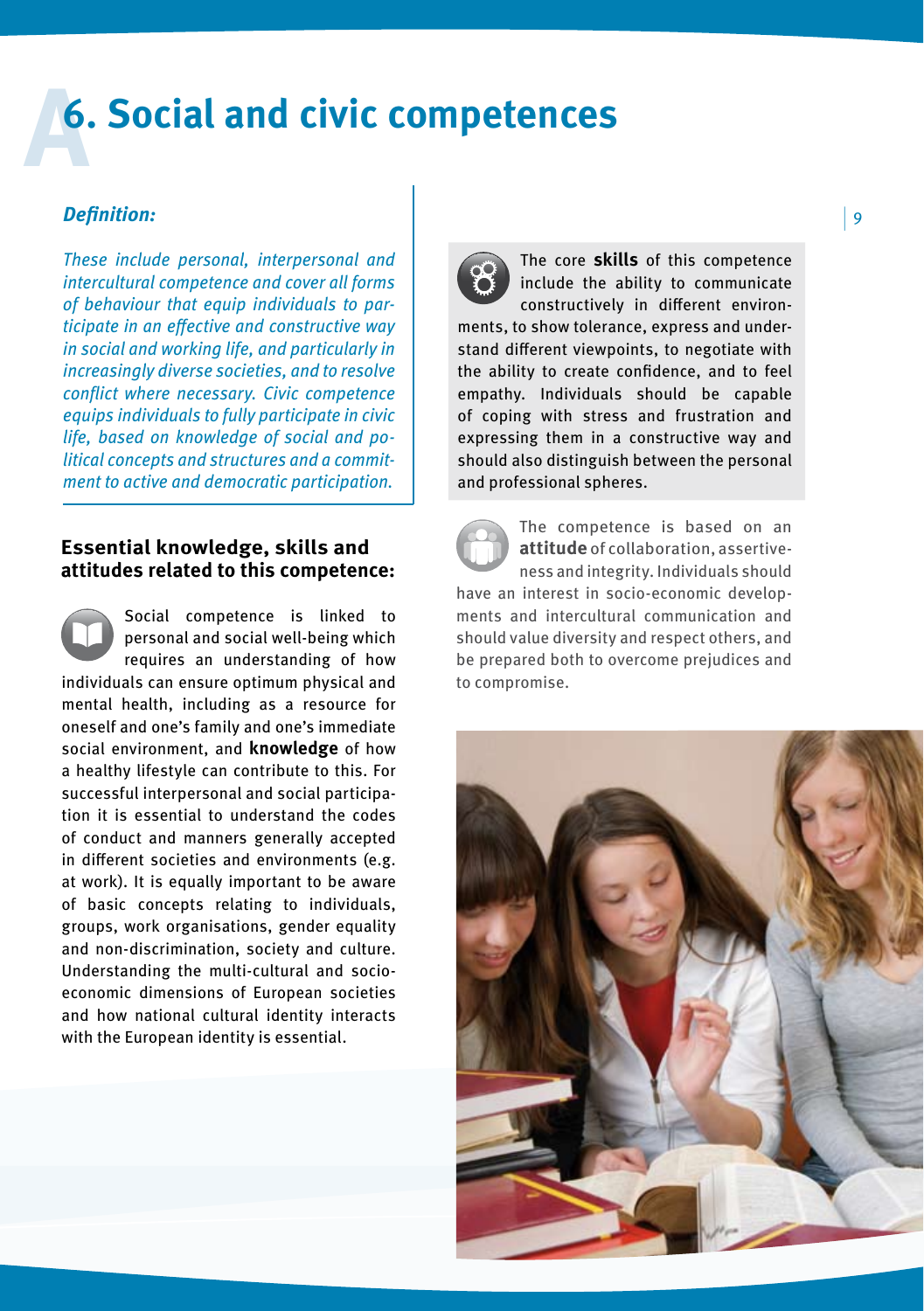# **B 6. Social and civic competences**

#### 10 | **Essential knowledge, skills and attitudes related to this competence:**

Civic competence is based on **knowledge** of the concepts of democracy, justice, equality, citizenship, and civil rights, including how they are expressed in the Charter of Fundamental Rights of the European Union and international declarations and how they are applied by various institutions at the local, regional, national, European and international levels. It includes knowledge of contemporary events, as well as the main events and trends in national, European and world history. In addition, an awareness of the aims, values and policies of social and political movements should be developed. Knowledge of European integration and of the EU's structures, main objectives and values is also essential, as well as an awareness of diversity and cultural identities in Europe.

**Skills** for civic competence relate to the ability to engage effectively with others in the public domain, and to display solidarity and interest in solving problems affecting the local and wider community. This involves critical and creative reflection and constructive participation in community or neighbourhood activities as well as decisionmaking at all levels, from local to national and European level, in particular through voting.

Full respect for human rights including equality as a basis for democracy, appreciation and understanding of differences between value systems of different religious or ethnic groups lay the foundations for a positive **attitude**. This means displaying both a sense of belonging to one's locality, country, the EU and Europe in general and to the world, and a willingness to participate in democratic decision-making at all levels. It also includes demonstrating a sense of responsibility, as well as showing understanding of and respect for the shared values that are necessary to ensure community cohesion, such as respect for democratic principles. Constructive participation also involves civic activities, support for social diversity and cohesion and sustainable development, and a readiness to respect the values and privacy of others.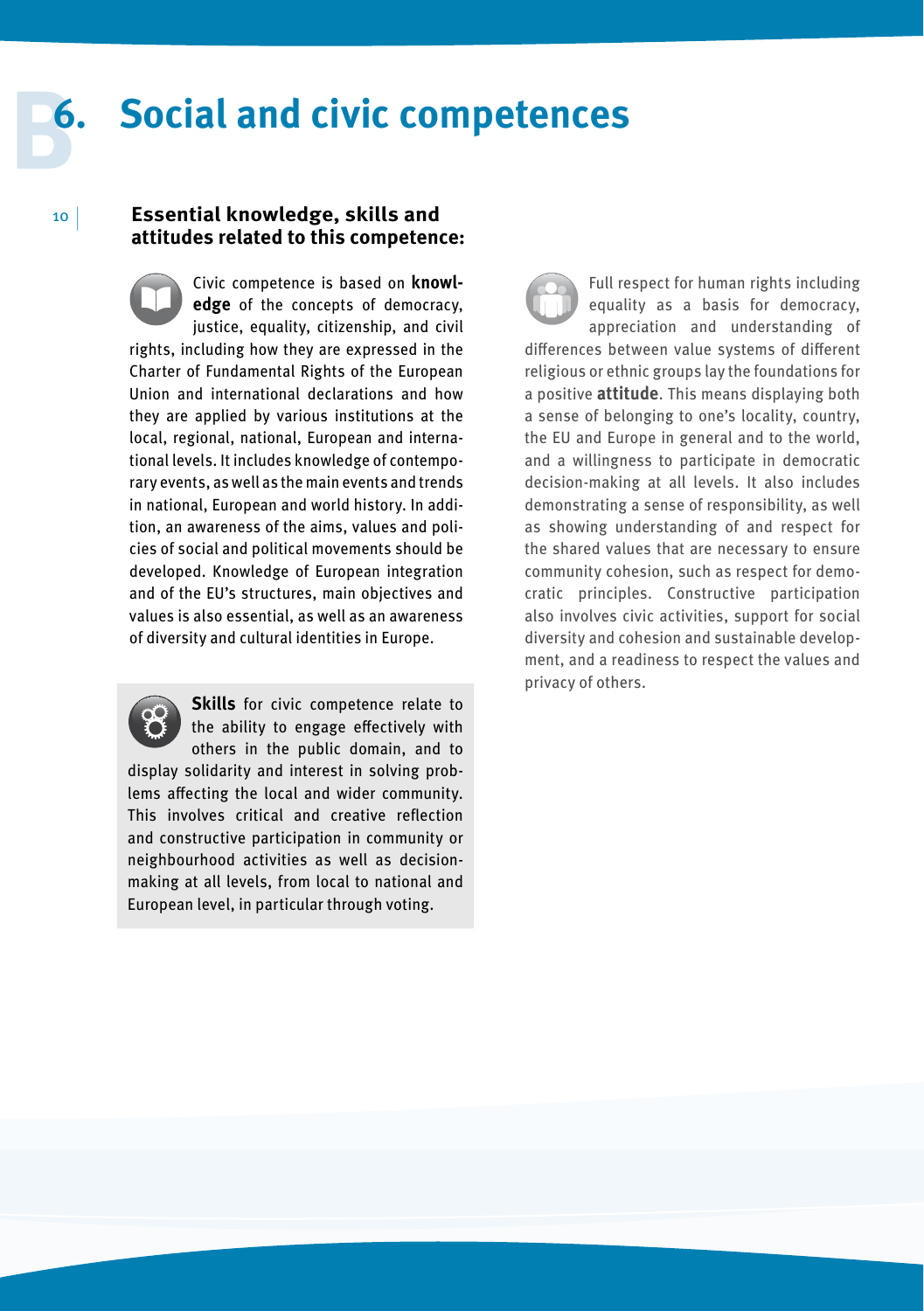## **7. Sense of initiative and entrepreneurship**

#### *Definition:*

*Sense of initiative and entrepreneurship refers to an individual's ability to turn ideas into action. It includes creativity, innovation and risk-taking, as well as the ability to plan and manage projects in order to achieve objectives. This supports individuals, not only in their everyday lives at home and in society, but also in the workplace in being aware of the context of their work and being able to seize opportunities, and is a foundation for more specific skills and knowledge needed by those establishing or contributing to social or commercial activity. This should include awareness of ethical values and promote good governance.*

#### **Essential knowledge, skills and attitudes related to this competence:**

Necessary **knowledge** includes the ability to identify available opportunities for personal, professional and/or business activities, including 'bigger picture' issues that provide the context in which people live and work, such as a broad understanding of the workings of the economy, and the opportunities and challenges facing an employer or organisation. Individuals should also be aware of the ethical position of enterprises, and how they can be a force for good, for example through fair trade or through social enterprise.

**Skills** relate to proactive project management (involving, for example the ability to plan, organise, manage, lead and delegate, analyse, communicate, debrief, evaluate and record), effective representation and negotiation, and the ability to work both as an individual and collaboratively in teams. The ability to judge and identify one's strengths and weaknesses, and to assess and take risks as and when warranted, is essential.

An entrepreneurial **attitude** is characterised by initiative, pro-activity, independence and innovation in personal and social life, as much as at work. It also includes motivation and determination to meet objectives, whether personal goals, or aims held in common with others, including at work.

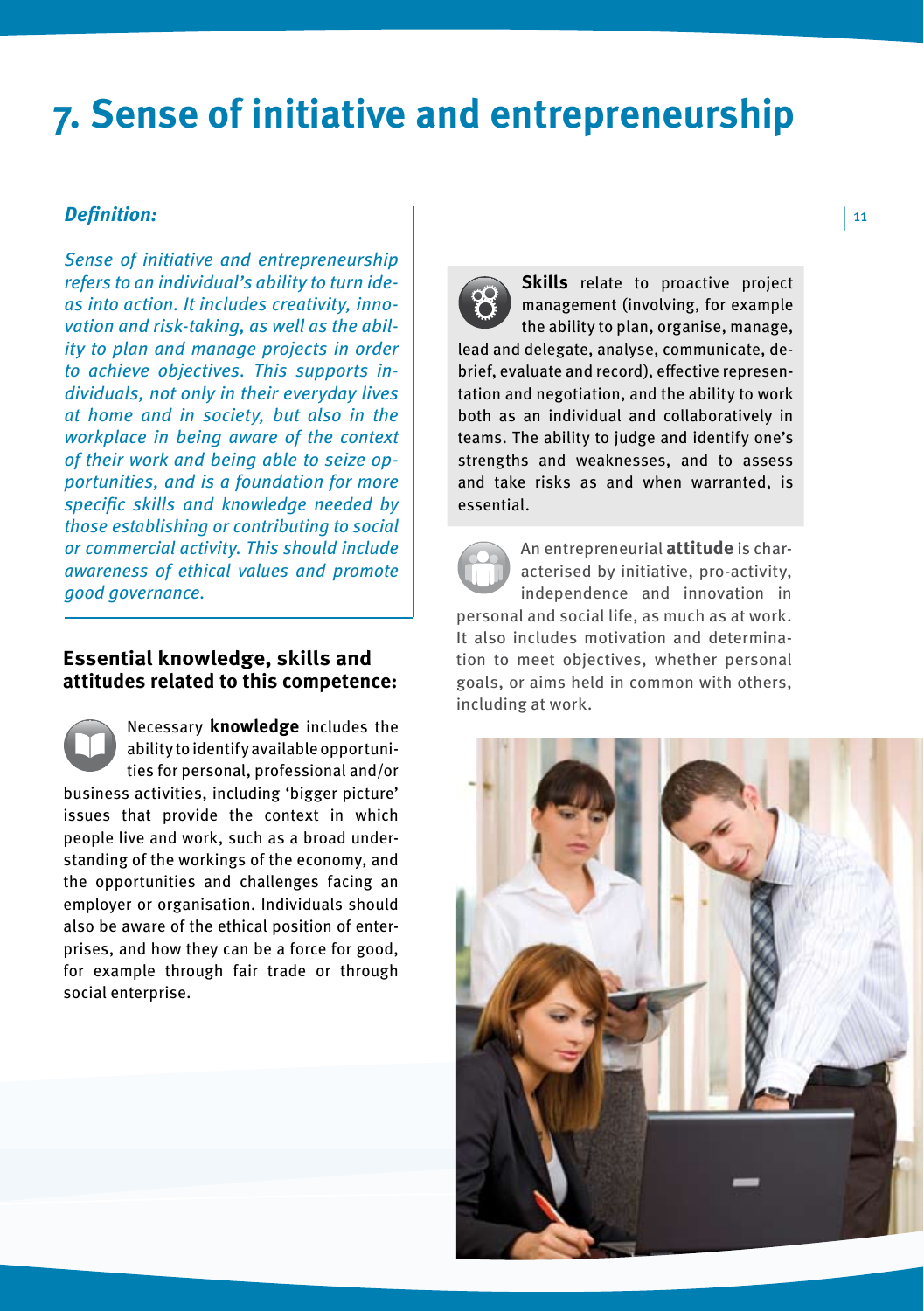## **8. Cultural awareness and expression**

#### 12 | *Definition:*

*Appreciation of the importance of the creative expression of ideas, experiences and emotions in a range of media, including music, performing arts, literature, and the visual arts.*



#### **Essential knowledge, skills and attitudes related to this competence:**

Cultural **knowledge** includes an awareness of local, national and European cultural heritage and their place in the world. It covers a basic knowledge of major cultural works, including popular contemporary culture. It is essential to understand the cultural and linguistic diversity in Europe and other regions of the world, the need to preserve it and the importance of aesthetic factors in daily life.

**Skills** relate to both appreciation and expression: the appreciation and enjoyment of works of art and performances as well as self-expression through a variety of media using one's innate capacities. Skills include also the ability to relate one's own creative and expressive points of view to the opinions of others and to identify and realise social and economic opportunities in cultural activity. Cultural expression is essential to the development of creative skills, which can be transferred to a variety of professional contexts.

A solid understanding of one's own culture and a sense of identity can be the basis for an open **attitude** towards and respect for diversity of cultural expression. A positive attitude also covers creativity, and the willingness to cultivate aesthetic capacity through artistic selfexpression and participation in cultural life.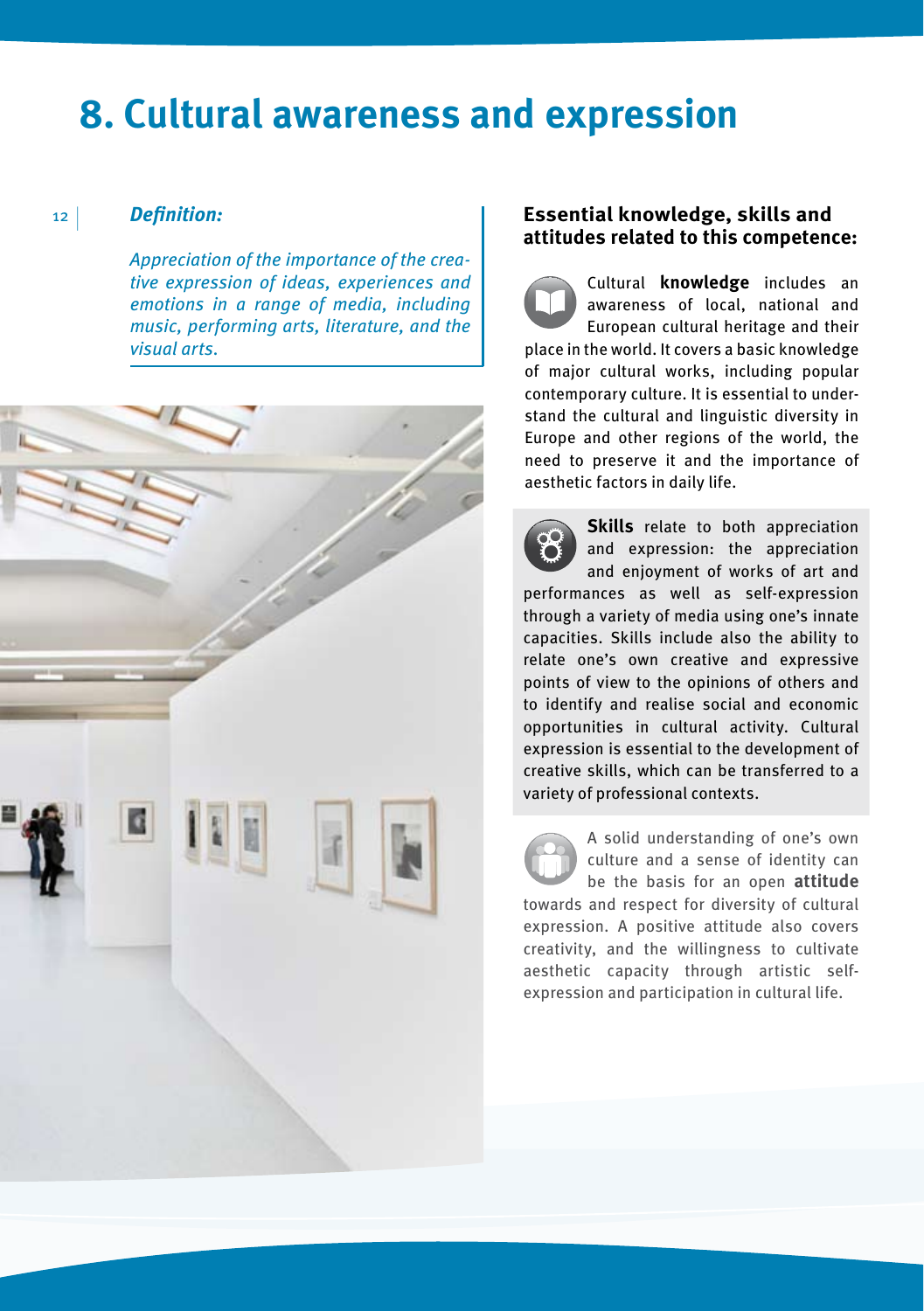#### European Commission

#### **KEY COMPETENCES FOR LIFELONG LEARNING European Reference Framework**

Luxembourg: Office for Official Publications of the European Communities

2007 – 12 pp. – 17.6 x 25 cm

## **How to obtain EU publications**

Our priced publications are available from EU Bookshop (http://bookshop.europa.eu), where you can place an order with the sales agent of your choice. The Publications Office has a worldwide network of sales agents. You can obtain their contact details by sending a fax to (352) 29 29-42758.